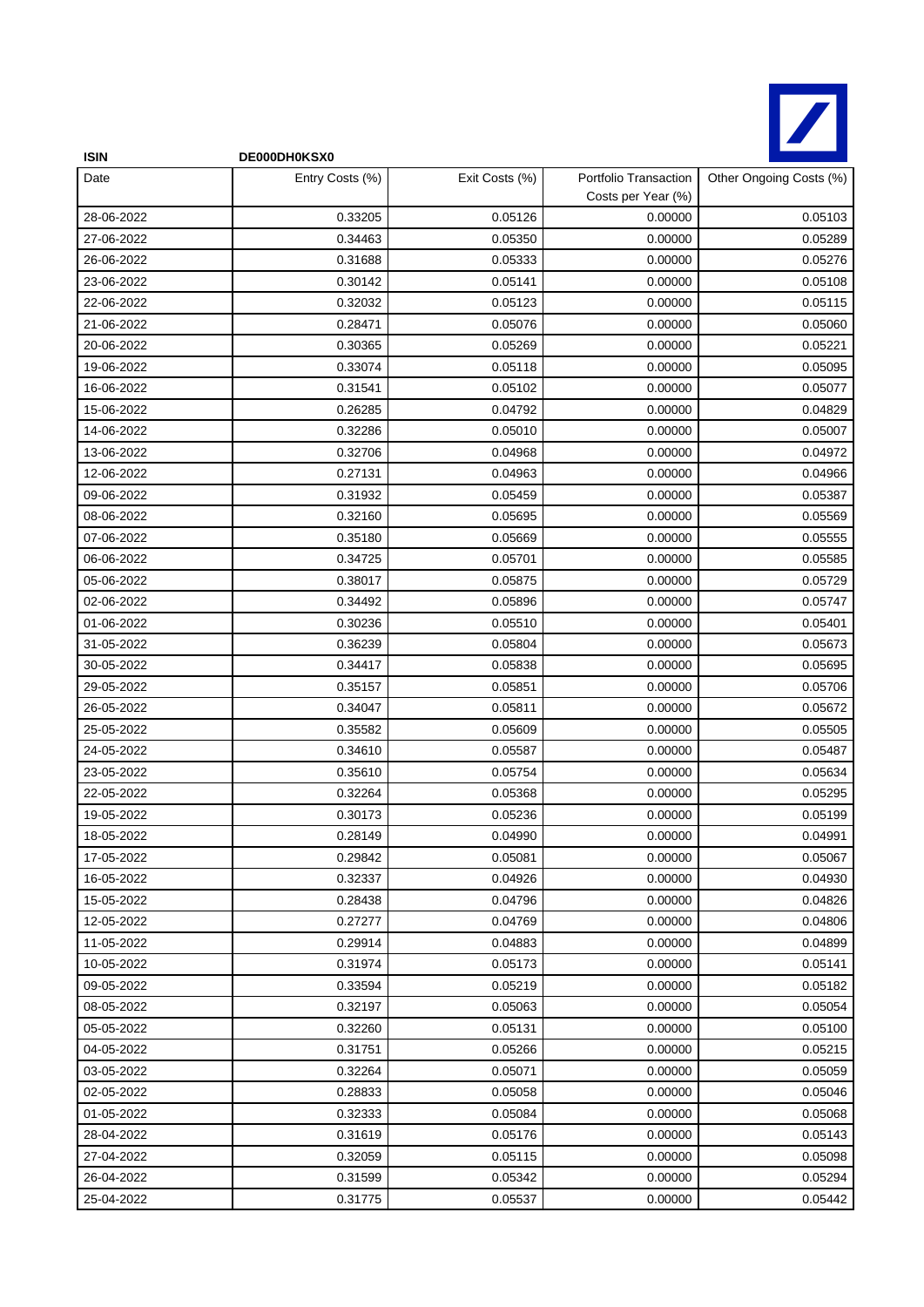| 24-04-2022 | 0.30634 | 0.05744 | 0.00000 | 0.05614 |
|------------|---------|---------|---------|---------|
| 21-04-2022 | 0.37635 | 0.06002 | 0.00000 | 0.05837 |
| 20-04-2022 | 0.38755 | 0.06498 | 0.00000 | 0.06250 |
| 19-04-2022 | 0.34233 | 0.06017 | 0.00000 | 0.05836 |
| 18-04-2022 | 0.36261 | 0.05974 | 0.00000 | 0.05813 |
| 13-04-2022 | 0.40907 | 0.06394 | 0.00000 | 0.06159 |
| 12-04-2022 | 0.36225 | 0.06098 | 0.00000 | 0.05917 |
| 11-04-2022 | 0.39118 | 0.06211 | 0.00000 | 0.06009 |
| 10-04-2022 | 0.38612 | 0.06378 | 0.00000 | 0.06143 |
| 07-04-2022 | 0.34333 | 0.06192 | 0.00000 | 0.05988 |
| 06-04-2022 | 0.35317 | 0.06325 | 0.00000 | 0.06109 |
| 05-04-2022 | 0.35770 | 0.06293 | 0.00000 | 0.06071 |
| 04-04-2022 | 0.37339 | 0.06689 | 0.00000 | 0.06406 |
| 03-04-2022 | 0.39995 | 0.06930 | 0.00000 | 0.06605 |
| 31-03-2022 | 0.38908 | 0.07077 | 0.00000 | 0.06726 |
| 30-03-2022 | 0.47605 | 0.07564 | 0.00000 | 0.07147 |
| 29-03-2022 | 0.48958 | 0.07407 | 0.00000 | 0.07003 |
| 28-03-2022 | 0.38151 | 0.06780 | 0.00000 | 0.06485 |
| 27-03-2022 | 0.35787 | 0.06545 | 0.00000 | 0.06263 |
| 25-03-2022 | 0.38983 | 0.06807 | 0.00000 | 0.06507 |
| 24-03-2022 | 0.39024 | 0.06789 | 0.00000 | 0.06499 |
| 23-03-2022 | 0.41408 | 0.06817 | 0.00000 | 0.06512 |
| 22-03-2022 | 0.43510 | 0.06793 | 0.00000 | 0.06500 |
| 21-03-2022 | 0.41375 | 0.07032 | 0.00000 | 0.06689 |
| 18-03-2022 | 0.38189 | 0.07057 | 0.00000 | 0.06713 |
| 17-03-2022 | 0.45639 | 0.06969 | 0.00000 | 0.06642 |
| 16-03-2022 | 0.43458 | 0.06689 | 0.00000 | 0.06413 |
| 15-03-2022 | 0.40655 | 0.06689 | 0.00000 | 0.06403 |
| 14-03-2022 | 0.39258 | 0.06502 | 0.00000 | 0.06245 |
| 11-03-2022 | 0.41252 | 0.06553 | 0.00000 | 0.06286 |
| 10-03-2022 | 0.42276 | 0.06901 | 0.00000 | 0.06582 |
| 09-03-2022 | 0.43140 | 0.06452 | 0.00000 | 0.06212 |
| 08-03-2022 | 0.37100 | 0.06173 | 0.00000 | 0.05980 |
| 07-03-2022 | 0.33412 | 0.06101 | 0.00000 | 0.05920 |
| 04-03-2022 | 0.40080 | 0.06780 | 0.00000 | 0.06483 |
| 03-03-2022 | 0.49436 | 0.07072 | 0.00000 | 0.06725 |
| 02-03-2022 | 0.22067 | 0.07022 | 0.00000 | 0.06688 |
| 01-03-2022 | 0.24770 | 0.07880 | 0.00000 | 0.07397 |
| 28-02-2022 | 0.21332 | 0.07616 | 0.00000 | 0.07183 |
| 25-02-2022 | 0.21628 | 0.07616 | 0.00000 | 0.07177 |
| 24-02-2022 | 0.26154 | 0.07981 | 0.00000 | 0.07483 |
| 23-02-2022 | 0.22328 | 0.08696 | 0.00000 | 0.08078 |
| 22-02-2022 | 0.28658 | 0.08540 | 0.00000 | 0.07944 |
| 21-02-2022 | 0.25487 | 0.08811 | 0.00000 | 0.08175 |
| 18-02-2022 | 0.28701 | 0.08842 | 0.00000 | 0.08202 |
| 17-02-2022 | 0.21672 | 0.08711 | 0.00000 | 0.08091 |
| 15-02-2022 | 0.29161 | 0.08643 | 0.00000 | 0.08037 |
| 14-02-2022 | 0.23320 | 0.08389 | 0.00000 | 0.07818 |
| 11-02-2022 | 0.26987 | 0.08937 | 0.00000 | 0.08282 |
| 10-02-2022 | 0.25584 | 0.09328 | 0.00000 | 0.08602 |
| 09-02-2022 | 0.23677 | 0.09158 | 0.00000 | 0.08461 |
| 08-02-2022 | 0.29129 | 0.09009 | 0.00000 | 0.08336 |
| 07-02-2022 | 0.28548 | 0.09183 | 0.00000 | 0.08484 |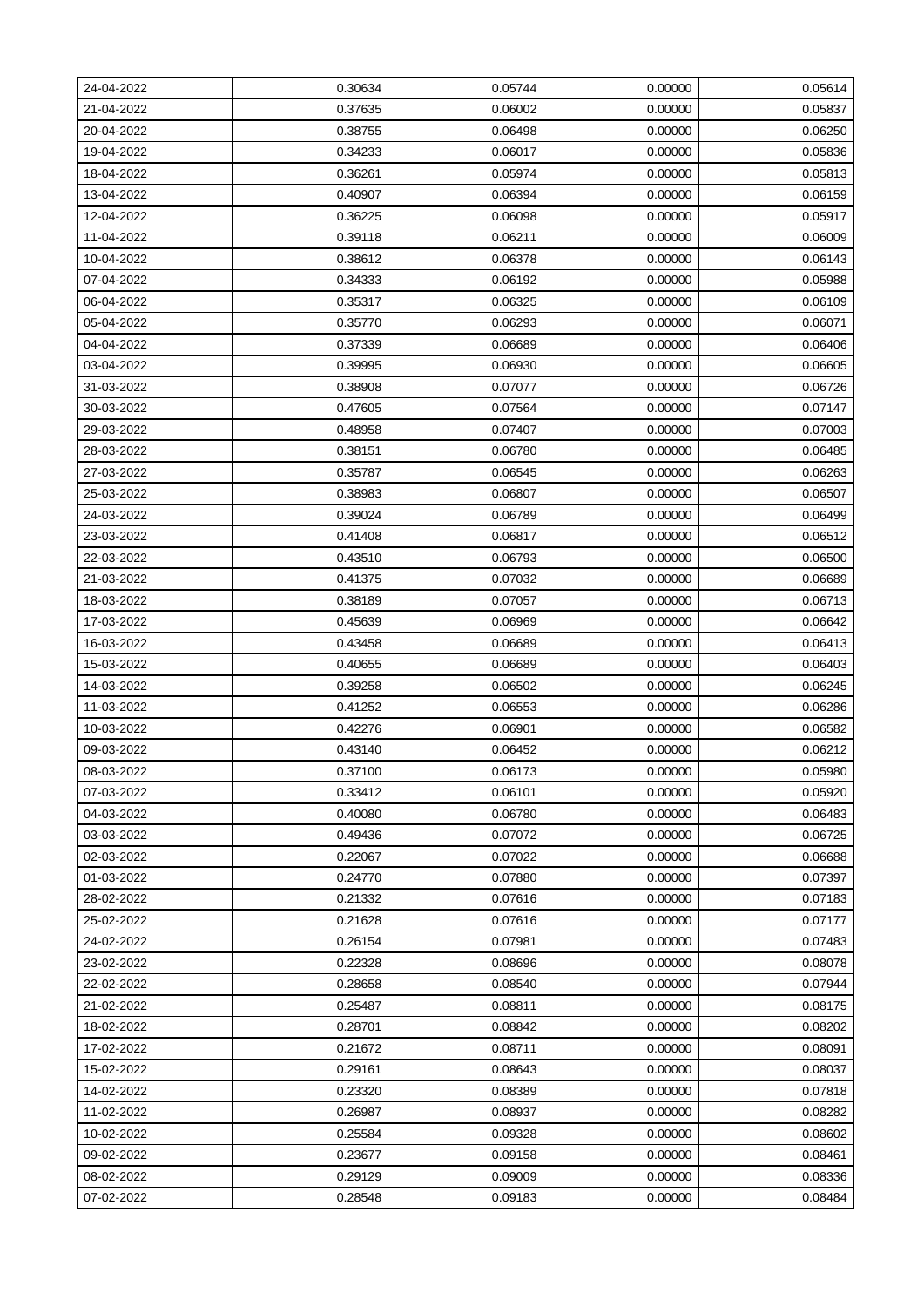| 04-02-2022 | 0.26088 | 0.09470 | 0.00000 | 0.08723 |
|------------|---------|---------|---------|---------|
| 03-02-2022 | 0.27765 | 0.08197 | 0.00000 | 0.07661 |
| 02-02-2022 | 0.22840 | 0.08150 | 0.00000 | 0.07621 |
| 01-02-2022 | 0.27877 | 0.07968 | 0.00000 | 0.07469 |
| 31-01-2022 | 0.24972 | 0.07435 | 0.00000 | 0.07022 |
| 28-01-2022 | 0.24319 | 0.07283 | 0.00000 | 0.06911 |
| 27-01-2022 | 0.25578 | 0.07587 | 0.00000 | 0.07157 |
| 26-01-2022 | 0.20461 | 0.08137 | 0.00000 | 0.07614 |
| 25-01-2022 | 0.24777 | 0.08183 | 0.00000 | 0.07651 |
| 24-01-2022 | 0.29067 | 0.08403 | 0.00000 | 0.07839 |
| 21-01-2022 | 0.26296 | 0.08425 | 0.00000 | 0.07850 |
| 20-01-2022 | 0.29911 | 0.08532 | 0.00000 | 0.07944 |
| 19-01-2022 | 0.22974 | 0.08489 | 0.00000 | 0.07905 |
| 18-01-2022 | 0.30397 | 0.08857 | 0.00000 | 0.08216 |
| 17-01-2022 | 0.31015 | 0.09132 | 0.00000 | 0.08446 |
| 14-01-2022 | 0.32987 | 0.09407 | 0.00000 | 0.08671 |
| 13-01-2022 | 0.33462 | 0.09398 | 0.00000 | 0.08659 |
| 12-01-2022 | 0.22548 | 0.08621 | 0.00000 | 0.08013 |
| 11-01-2022 | 0.30126 | 0.08489 | 0.00000 | 0.07906 |
| 10-01-2022 | 0.22995 | 0.08403 | 0.00000 | 0.07834 |
| 07-01-2022 | 0.22192 | 0.08217 | 0.00000 | 0.07680 |
| 06-01-2022 | 0.22755 | 0.08117 | 0.00000 | 0.07594 |
| 05-01-2022 | 0.25191 | 0.08123 | 0.00000 | 0.07602 |
| 04-01-2022 | 0.27781 | 0.08078 | 0.00000 | 0.07560 |
| 03-01-2022 | 0.21157 | 0.08453 | 0.00000 | 0.07874 |
| 31-12-2021 | 0.28208 | 0.08347 | 0.00000 | 0.07801 |
| 30-12-2021 | 0.23115 | 0.08117 | 0.00000 | 0.07598 |
| 29-12-2021 | 0.23786 | 0.07930 | 0.00000 | 0.07438 |
| 28-12-2021 | 0.28103 | 0.08224 | 0.00000 | 0.07683 |
| 27-12-2021 | 0.22150 | 0.08091 | 0.00000 | 0.07572 |
| 23-12-2021 | 0.27934 | 0.08157 | 0.00000 | 0.07626 |
| 22-12-2021 | 0.21760 | 0.07874 | 0.00000 | 0.07389 |
| 21-12-2021 | 0.28206 | 0.08026 | 0.00000 | 0.07519 |
| 20-12-2021 | 0.26096 | 0.07831 | 0.00000 | 0.07361 |
| 17-12-2021 | 0.27208 | 0.08278 | 0.00000 | 0.07733 |
| 16-12-2021 | 0.26146 | 0.08117 | 0.00000 | 0.07597 |
| 15-12-2021 | 0.20109 | 0.07849 | 0.00000 | 0.07372 |
| 14-12-2021 | 0.25800 | 0.07880 | 0.00000 | 0.07393 |
| 13-12-2021 | 0.23219 | 0.07831 | 0.00000 | 0.07359 |
| 10-12-2021 | 0.27118 | 0.07899 | 0.00000 | 0.07415 |
| 09-12-2021 | 0.20149 | 0.08117 | 0.00000 | 0.07596 |
| 08-12-2021 | 0.20306 | 0.07675 | 0.00000 | 0.07205 |
| 07-12-2021 | 0.23361 | 0.07704 | 0.00000 | 0.07248 |
| 06-12-2021 | 0.20167 | 0.07924 | 0.00000 | 0.07435 |
| 03-12-2021 | 0.26545 | 0.07918 | 0.00000 | 0.07431 |
| 02-12-2021 | 0.27361 | 0.08084 | 0.00000 | 0.07572 |
| 01-12-2021 | 0.20767 | 0.08039 | 0.00000 | 0.07525 |
| 30-11-2021 | 0.24953 | 0.08292 | 0.00000 | 0.07739 |
| 29-11-2021 | 0.20659 | 0.07800 | 0.00000 | 0.07326 |
| 26-11-2021 | 0.23019 | 0.07722 | 0.00000 | 0.07265 |
| 25-11-2021 | 0.19094 | 0.07452 | 0.00000 | 0.07041 |
| 24-11-2021 | 0.24015 | 0.07463 | 0.00000 | 0.07045 |
| 23-11-2021 | 0.25910 | 0.07710 | 0.00000 | 0.07259 |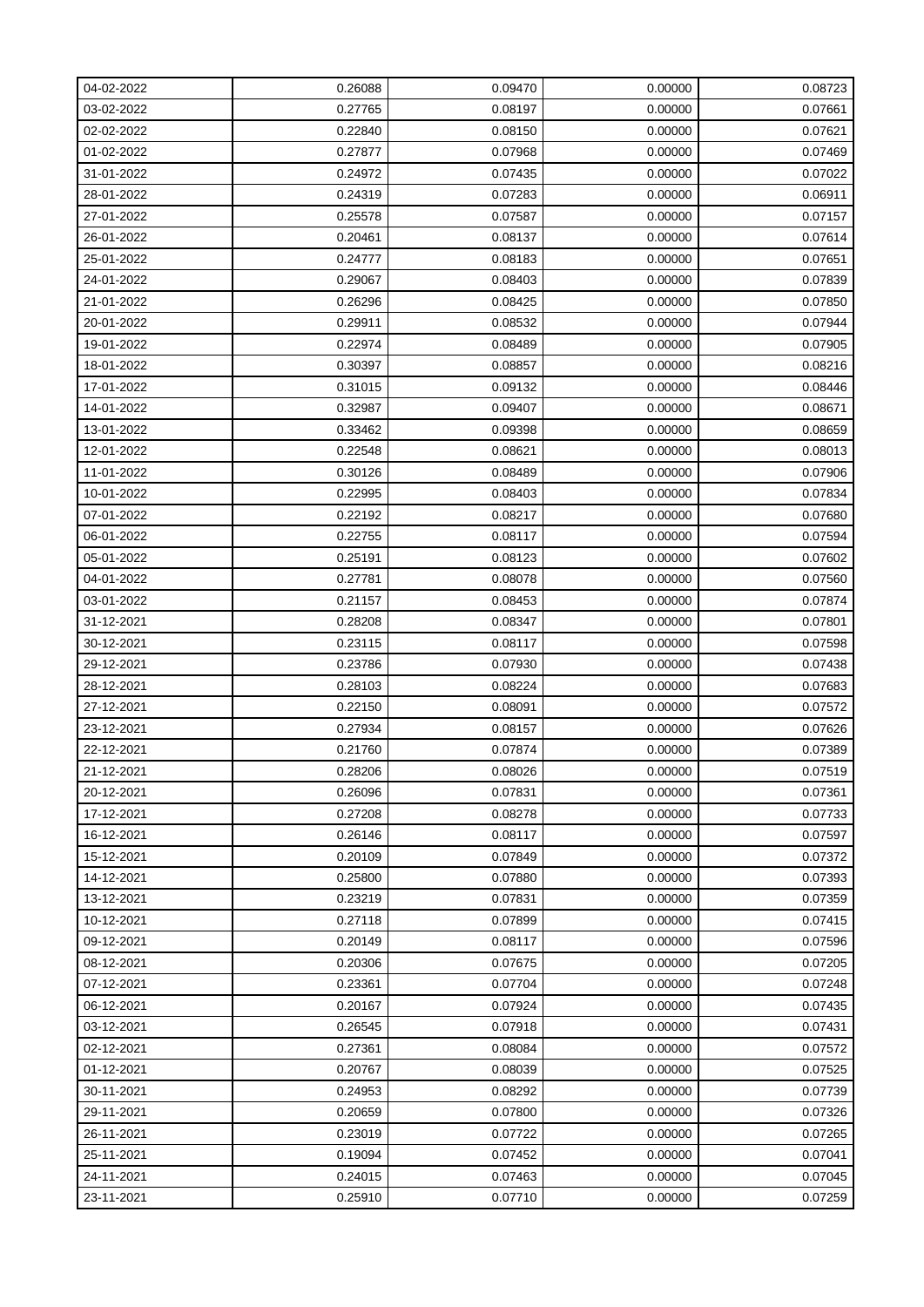| 22-11-2021 | 0.20947 | 0.07800 | 0.00000 | 0.07334 |
|------------|---------|---------|---------|---------|
| 19-11-2021 | 0.20617 | 0.08000 | 0.00000 | 0.07497 |
| 18-11-2021 | 0.27997 | 0.08065 | 0.00000 | 0.07551 |
| 17-11-2021 | 0.23080 | 0.07994 | 0.00000 | 0.07496 |
| 16-11-2021 | 0.27671 | 0.08278 | 0.00000 | 0.07730 |
| 15-11-2021 | 0.23485 | 0.08865 | 0.00000 | 0.08219 |
| 12-11-2021 | 0.26395 | 0.08834 | 0.00000 | 0.08194 |
| 11-11-2021 | 0.27655 | 0.08993 | 0.00000 | 0.08327 |
| 10-11-2021 | 0.24116 | 0.09814 | 0.00000 | 0.08998 |
| 09-11-2021 | 0.25512 | 0.10040 | 0.00000 | 0.09195 |
| 08-11-2021 | 0.26956 | 0.09911 | 0.00000 | 0.09094 |
| 05-11-2021 | 0.24817 | 0.09606 | 0.00000 | 0.08837 |
| 04-11-2021 | 0.25186 | 0.09709 | 0.00000 | 0.08925 |
| 03-11-2021 | 0.25836 | 0.10010 | 0.00000 | 0.09174 |
| 02-11-2021 | 0.28662 | 0.10081 | 0.00000 | 0.09233 |
| 01-11-2021 | 0.26858 | 0.09814 | 0.00000 | 0.09009 |
| 28-10-2021 | 0.36239 | 0.10764 | 0.00000 | 0.09804 |
| 27-10-2021 | 0.33180 | 0.09940 | 0.00000 | 0.09111 |
| 26-10-2021 | 0.26103 | 0.10111 | 0.00000 | 0.09257 |
| 25-10-2021 | 0.34638 | 0.10111 | 0.00000 | 0.09253 |
| 24-10-2021 | 0.30154 | 0.10638 | 0.00000 | 0.09699 |
| 21-10-2021 | 0.28475 | 0.10471 | 0.00000 | 0.09558 |
| 20-10-2021 | 0.28186 | 0.10406 | 0.00000 | 0.09505 |
| 19-10-2021 | 0.33549 | 0.10267 | 0.00000 | 0.09387 |
| 18-10-2021 | 0.36501 | 0.10537 | 0.00000 | 0.09611 |
| 17-10-2021 | 0.24789 | 0.09940 | 0.00000 | 0.09114 |
| 14-10-2021 | 0.33564 | 0.10152 | 0.00000 | 0.09294 |
| 13-10-2021 | 0.30285 | 0.10091 | 0.00000 | 0.09238 |
| 12-10-2021 | 0.26429 | 0.09579 | 0.00000 | 0.08814 |
| 11-10-2021 | 0.25881 | 0.09588 | 0.00000 | 0.08821 |
| 10-10-2021 | 0.32025 | 0.09728 | 0.00000 | 0.08938 |
| 07-10-2021 | 0.31400 | 0.09452 | 0.00000 | 0.08710 |
| 06-10-2021 | 0.24833 | 0.09625 | 0.00000 | 0.08853 |
| 05-10-2021 | 0.24460 | 0.09542 | 0.00000 | 0.08784 |
| 04-10-2021 | 0.31560 | 0.09921 | 0.00000 | 0.09096 |
| 03-10-2021 | 0.34427 | 0.10020 | 0.00000 | 0.09181 |
| 30-09-2021 | 0.31090 | 0.09671 | 0.00000 | 0.08889 |
| 29-09-2021 | 0.25178 | 0.09940 | 0.00000 | 0.09118 |
| 28-09-2021 | 0.35390 | 0.10515 | 0.00000 | 0.09595 |
| 27-09-2021 | 0.28551 | 0.10661 | 0.00000 | 0.09715 |
| 26-09-2021 | 0.26591 | 0.10799 | 0.00000 | 0.09831 |
| 23-09-2021 | 0.28683 | 0.11274 | 0.00000 | 0.10227 |
| 22-09-2021 | 0.30468 | 0.11111 | 0.00000 | 0.10089 |
| 21-09-2021 | 0.31967 | 0.11136 | 0.00000 | 0.10111 |
| 20-09-2021 | 0.32374 | 0.11173 | 0.00000 | 0.10144 |
| 19-09-2021 | 0.30455 | 0.10917 | 0.00000 | 0.09931 |
| 16-09-2021 | 0.32954 | 0.11710 | 0.00000 | 0.10588 |
| 15-09-2021 | 0.36517 | 0.11669 | 0.00000 | 0.10557 |
| 14-09-2021 | 0.32386 | 0.12300 | 0.00000 | 0.11079 |
| 13-09-2021 | 0.42828 | 0.12240 | 0.00000 | 0.11029 |
| 12-09-2021 | 0.38440 | 0.11737 | 0.00000 | 0.10607 |
| 09-09-2021 | 0.44506 | 0.12579 | 0.00000 | 0.11316 |
| 08-09-2021 | 0.39989 | 0.12210 | 0.00000 | 0.11004 |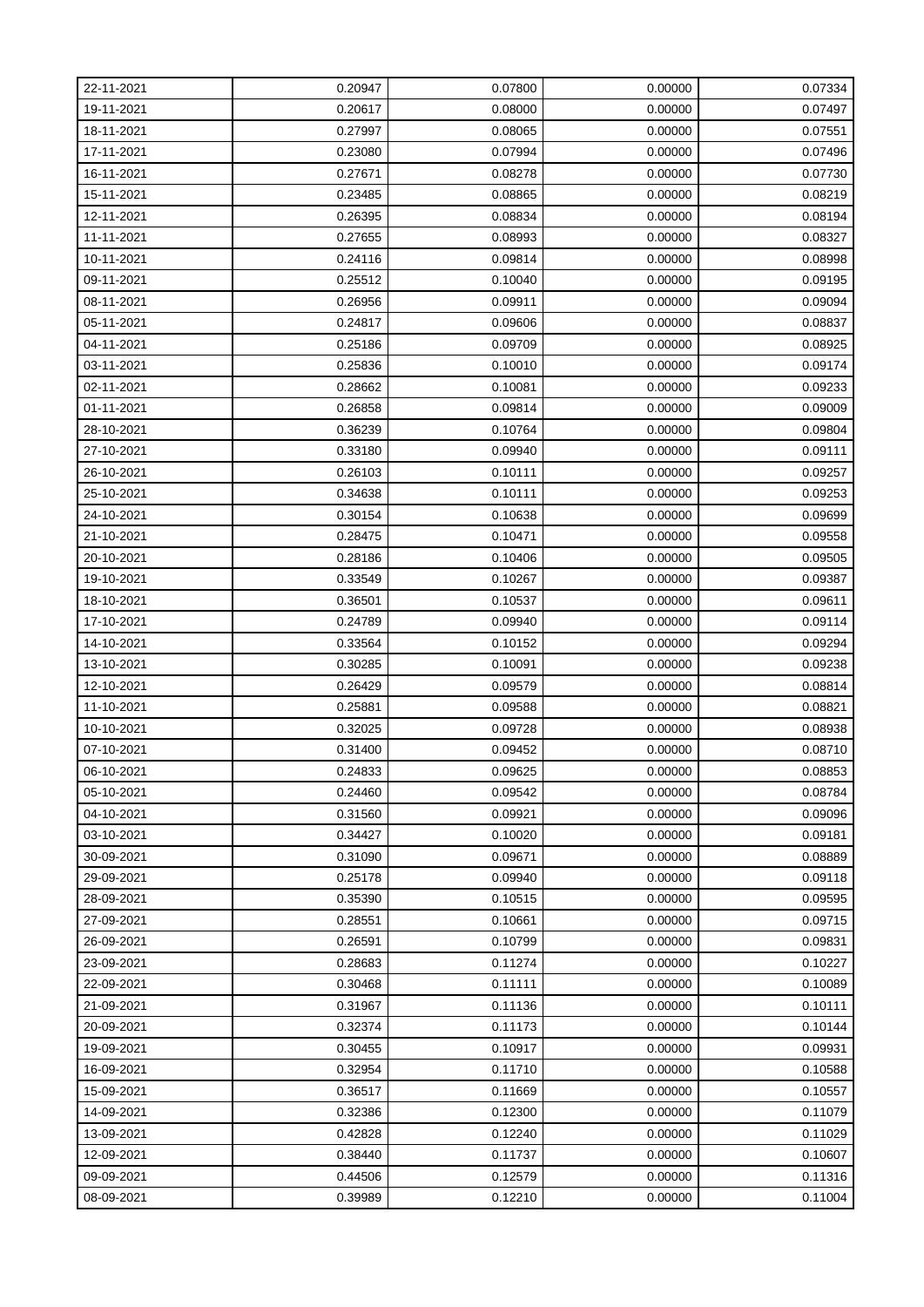| 07-09-2021 | 0.31612 | 0.12270 | 0.00000 | 0.11056 |
|------------|---------|---------|---------|---------|
| 06-09-2021 | 0.31971 | 0.12755 | 0.00000 | 0.11456 |
| 05-09-2021 | 0.42183 | 0.12771 | 0.00000 | 0.11474 |
| 02-09-2021 | 0.32698 | 0.12937 | 0.00000 | 0.11611 |
| 01-09-2021 | 0.31803 | 0.12453 | 0.00000 | 0.11207 |
| 31-08-2021 | 0.31467 | 0.11891 | 0.00000 | 0.10731 |
| 30-08-2021 | 0.43551 | 0.12180 | 0.00000 | 0.10984 |
| 29-08-2021 | 0.39211 | 0.11765 | 0.00000 | 0.10630 |
| 26-08-2021 | 0.39077 | 0.11211 | 0.00000 | 0.10173 |
| 25-08-2021 | 0.28845 | 0.11312 | 0.00000 | 0.10259 |
| 24-08-2021 | 0.29930 | 0.11086 | 0.00000 | 0.10063 |
| 23-08-2021 | 0.30713 | 0.11001 | 0.00000 | 0.09997 |
| 22-08-2021 | 0.36941 | 0.10881 | 0.00000 | 0.09901 |
| 19-08-2021 | 0.27469 | 0.10384 | 0.00000 | 0.09488 |
| 18-08-2021 | 0.25638 | 0.10395 | 0.00000 | 0.09493 |
| 17-08-2021 | 0.33517 | 0.10776 | 0.00000 | 0.09812 |
| 16-08-2021 | 0.30117 | 0.11338 | 0.00000 | 0.10274 |
| 15-08-2021 | 0.31703 | 0.11494 | 0.00000 | 0.10413 |
| 12-08-2021 | 0.37821 | 0.10905 | 0.00000 | 0.09918 |
| 11-08-2021 | 0.28164 | 0.10905 | 0.00000 | 0.09916 |
| 10-08-2021 | 0.27392 | 0.10684 | 0.00000 | 0.09737 |
| 09-08-2021 | 0.28157 | 0.10846 | 0.00000 | 0.09869 |
| 08-08-2021 | 0.34600 | 0.11025 | 0.00000 | 0.10011 |
| 05-08-2021 | 0.39824 | 0.11820 | 0.00000 | 0.10680 |
| 03-08-2021 | 0.42402 | 0.12453 | 0.00000 | 0.11220 |
| 02-08-2021 | 0.34370 | 0.12563 | 0.00000 | 0.11300 |
| 01-08-2021 | 0.36017 | 0.12674 | 0.00000 | 0.11395 |
| 29-07-2021 | 0.45584 | 0.12903 | 0.00000 | 0.11583 |
| 28-07-2021 | 0.44684 | 0.12422 | 0.00000 | 0.11181 |
| 27-07-2021 | 0.39721 | 0.11547 | 0.00000 | 0.10455 |
| 26-07-2021 | 0.30460 | 0.11249 | 0.00000 | 0.10215 |
| 25-07-2021 | 0.35369 | 0.11236 | 0.00000 | 0.10201 |
| 22-07-2021 | 0.28271 | 0.11161 | 0.00000 | 0.10130 |
| 21-07-2021 | 0.30054 | 0.11236 | 0.00000 | 0.10196 |
| 20-07-2021 | 0.33704 | 0.10905 | 0.00000 | 0.09918 |
| 19-07-2021 | 0.37670 | 0.11236 | 0.00000 | 0.10190 |
| 18-07-2021 | 0.37186 | 0.11161 | 0.00000 | 0.10132 |
| 15-07-2021 | 0.28916 | 0.11403 | 0.00000 | 0.10328 |
| 14-07-2021 | 0.33827 | 0.11876 | 0.00000 | 0.10725 |
| 13-07-2021 | 0.34299 | 0.11223 | 0.00000 | 0.10184 |
| 12-07-2021 | 0.36349 | 0.11905 | 0.00000 | 0.10752 |
| 11-07-2021 | 0.30704 | 0.12210 | 0.00000 | 0.11004 |
| 08-07-2021 | 0.39584 | 0.11848 | 0.00000 | 0.10710 |
| 07-07-2021 | 0.39646 | 0.11429 | 0.00000 | 0.10351 |
| 06-07-2021 | 0.38206 | 0.11641 | 0.00000 | 0.10534 |
| 05-07-2021 | 0.37609 | 0.12092 | 0.00000 | 0.10921 |
| 04-07-2021 | 0.36792 | 0.12165 | 0.00000 | 0.10971 |
| 01-07-2021 | 0.35696 | 0.11601 | 0.00000 | 0.10498 |
| 30-06-2021 | 0.37346 | 0.11779 | 0.00000 | 0.10645 |
| 29-06-2021 | 0.31937 | 0.12469 | 0.00000 | 0.11230 |
| 28-06-2021 | 0.32620 | 0.12579 | 0.00000 | 0.11312 |
| 27-06-2021 | 0.44714 | 0.12987 | 0.00000 | 0.11662 |
| 24-06-2021 | 0.33922 | 0.13072 | 0.00000 | 0.11720 |